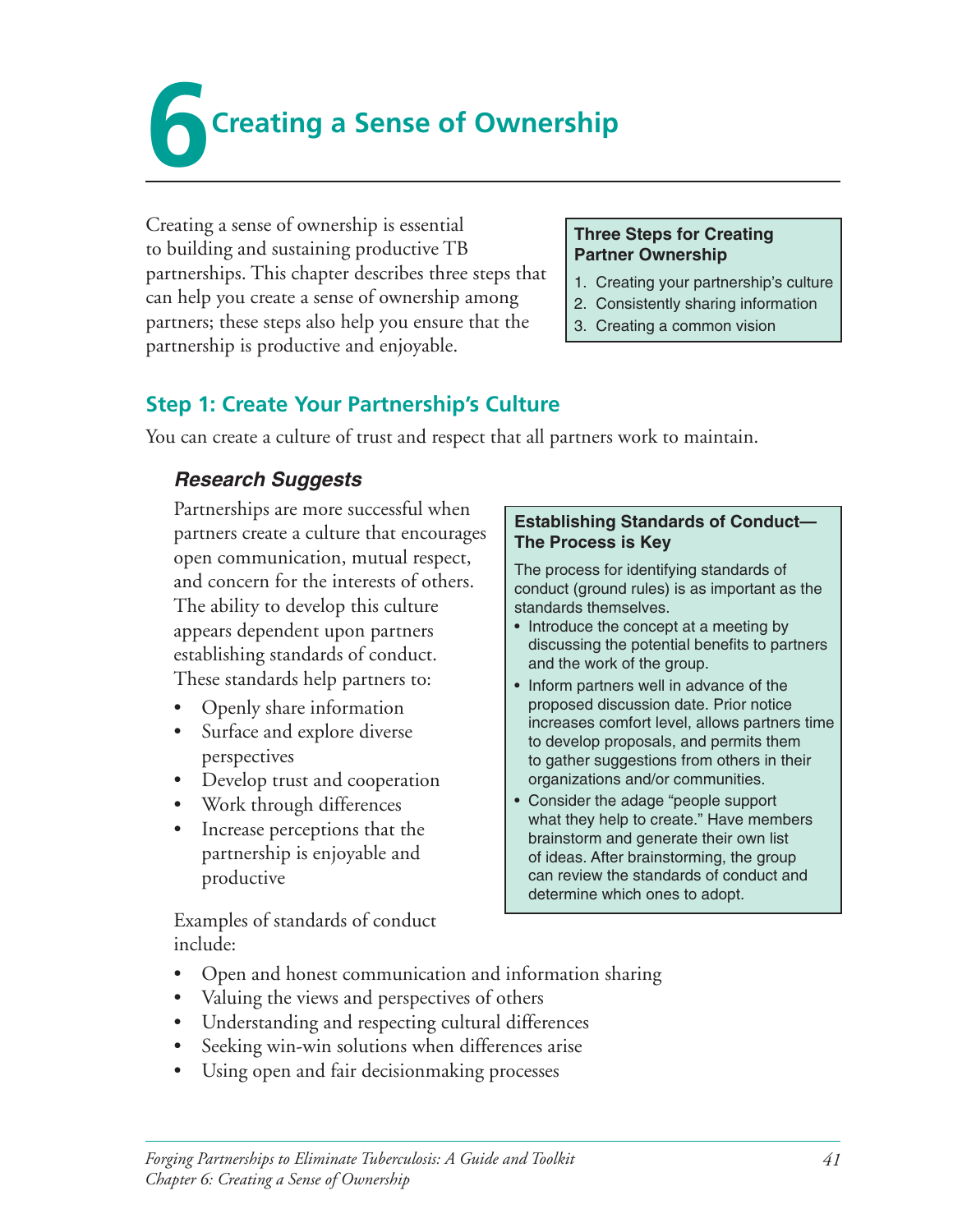### *Tips and Strategies*

- When partnerships include diverse members, it is important to understand and honor cultural differences associated with identifying and implementing standards of conduct. For instance, in some cultures respectful communication requires expressing differences directly in a one-on-one setting, rather than in a group setting.
- Existing partnerships may have informally established their ground rules or standards of conduct over time. In these instances, identifying and formalizing these standards can help to ensure they are incorporated into your partnership recruiting process.
- Have partners establish ground rules or standards of conduct early in the partnership.
- When partners do not have a history of trust and positive working relationships, it is helpful to make "Establishing Ground Rules" an agenda item at your first partnership meeting. When all partners participate in creating and adopting these principles, they are more likely to own them throughout the life of the partnership. This sense of ownership ensures that when differences arise in the partnership, they are handled in ways that do not damage the spirit or the work of the partnership.
- When recruiting new partners, include a discussion of the partnership's culture and ground rules in the orientation process.
- It is often helpful to review the standards of conduct at least annually to ensure they are being honored and to amend them as appropriate.

## **Step 2: Consistently Share Information**

After you have established a commitment to openness and respect, the partnership can begin to create a common understanding of the TB issues they are charged with addressing. 

### *Research Suggests*

High-performance partnerships conduct extensive, honest, and ongoing information sharing. Leaders use information sharing as a tool to develop a common understanding of the complex health-related issues the partnership is charged with addressing, as well as to identify the assets and barriers that can impact their efforts. This common understanding is a significant precursor to multisector partnerships working effectively.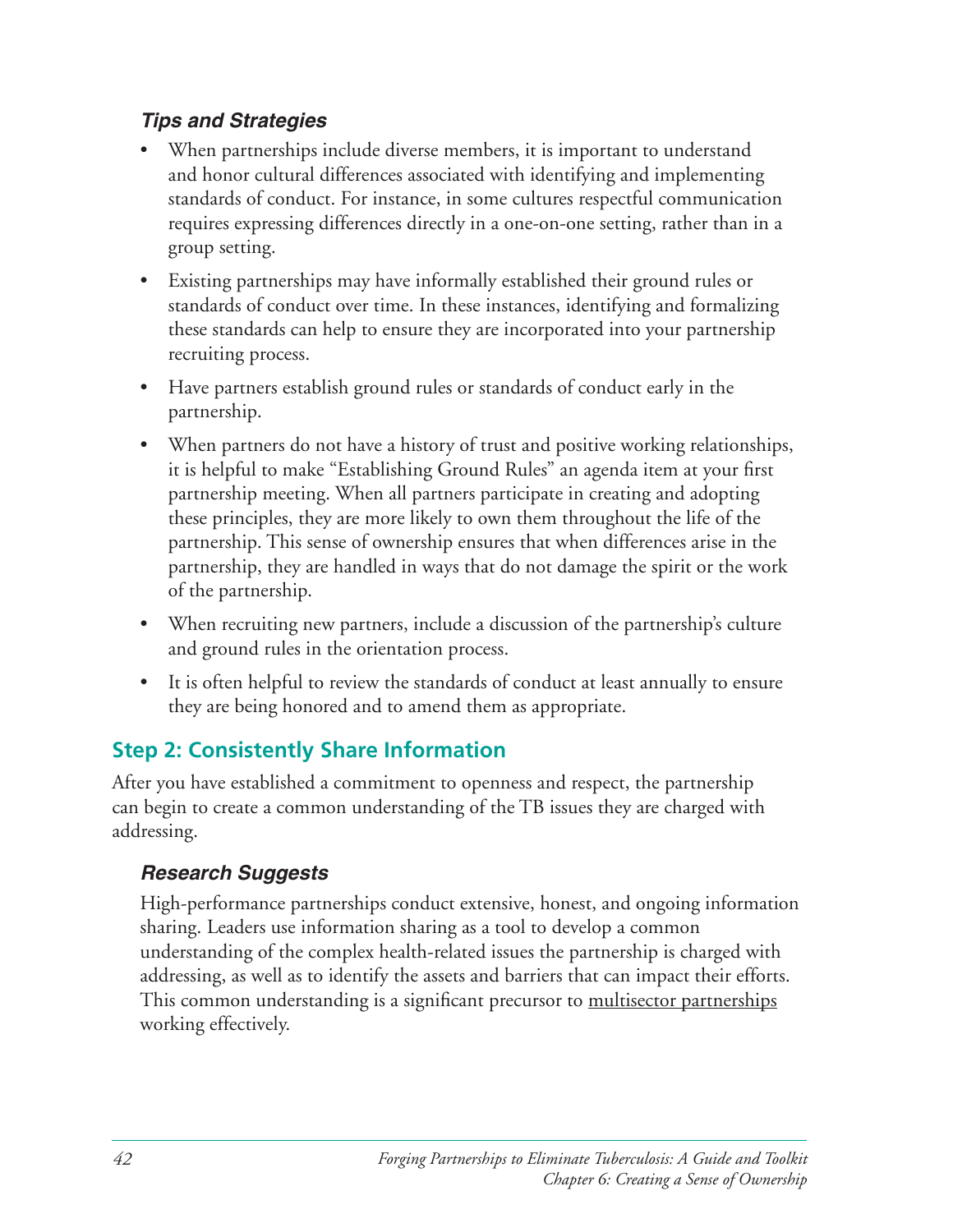Some of the benefits of extensive and ongoing information sharing can be categorized as follows:

- Reduction in conflicts and disagreements caused by unrealistic expectations, inaccurate information, and lack of trust
- Increased ability to focus on issues and actions that will significantly improve TB prevention and control outcomes

### *Tips and Strategies*

It is important to acknowledge your TB program's current limitations and service gaps. When you share the challenges your TB program faces, partners are more likely to take responsibility for working with you to solve these problems.

The TB information that seems to be the most important for all partners to understand can be categorized as follows:

Transmission and pathogenesis of TB

- Epidemiology of TB in your program area
- Stigma, language, and cultural issues that impact TB prevention and control
- State rules and regulations governing TB prevention and control efforts and how they were established
- Comparison of your TB program objectives and outcomes to national TB objectives and priorities
- Current TB prevention and control strategies and practices, as well as how and why they were chosen
- Resources currently designated for TB prevention and control in your area
- Potential impact of strengthened TB prevention and control activities on TB stakeholders

### *Things to Keep in Mind*

- Having a common understanding is not the same as agreeing on individual issues; instead, it is a shared awareness of the variety of perspectives, concerns, and factors impacting the situation.
- If partners make critical comments about your TB program or its past efforts, try not to take the comments personally. Instead, you might respond with a comment that TB programs and services need to improve and that it will take the commitment of all partners to make this happen.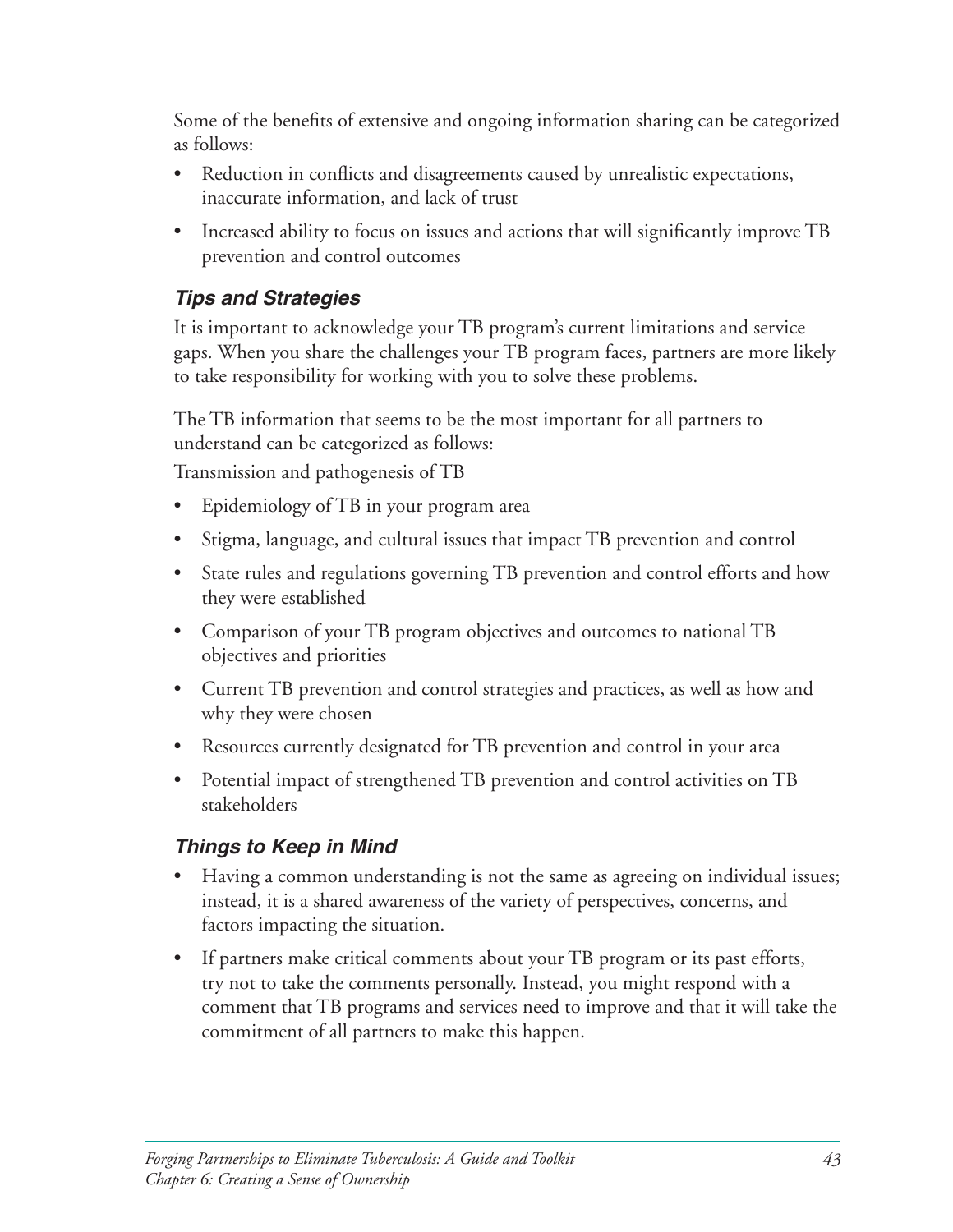- Before tackling difficult issues, set a cooperative tone by acknowledging the:
	- Partnership's ground rules or standards of conduct
	- Complexity of the issue(s) being addressed
	- Importance of every partner to the success of the partnership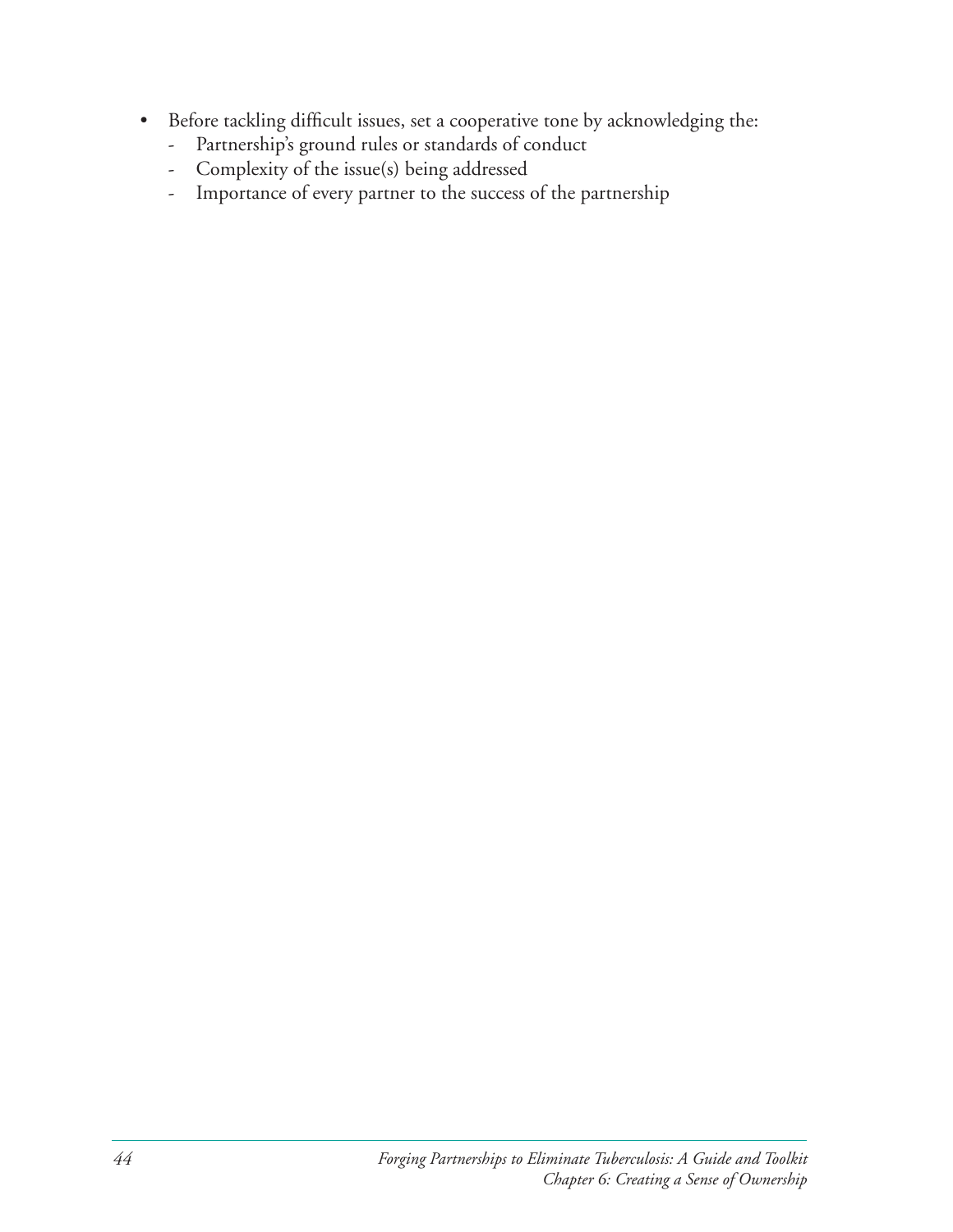### **Two Approaches to Information Sharing in Partnerships**

#### **Tell and Sell**

- **Description** This communication style emphasizes a perceived expert sharing a limited set of predetermined messages on a given topic or issue, followed by selling listeners on the importance of the information and perspectives presented. Little time is allotted for dialogue or feedback.
	- **Risks** This style has limited success in partnerships with diverse members. Partners may feel that their views and perspectives are not valued, which may lead to cynicism and a decline in their commitment to the partnership. In turn, partners may fail to believe or value the information presented.
	- **Benefits** The *Tell and Sell* approach can be useful when addressing issues of minimal importance to all partners and thus do not merit an in depth discussion.

*Source*: Clampitt, P. G., R. J. DeKoch, and T. A. Cashman. 2000. A strategy for communicating about uncertainty. *Academy of Management Executives* 14:4.

#### **Communicate and Explore**

**Description** This communication style emphasizes participation. Partners provide feedback on the type and scope of information they would like to receive on a given topic or issue. Partners' expertise on various aspects of the topic is identified. At the following partnership meeting, several partners provide information on the topic to the group. Presenters agree in advance to share information as objectively as possible, without expressing their opinions. A facilitator then encourages discussion that explores and clarifies the varying perspectives and perceptions, placing special emphasis on differences that are likely to impact the partnership's future work. These perspectives are categorized into common themes and partners determine whether additional information and exploration is appropriate.

> The goal of this communication style is to surface, respectfully explore, and more fully understand the factors impacting complex TB problems. This style is particularly helpful when TB partners are from diverse sectors and cultures.

*Risks* For this communication style to be effective, partners must communicate openly and without defensiveness. In the absence of a qualified facilitator, this may not be possible. In addition, poor facilitation may cause information to be inaccurately summarized and opportunities to create a common understanding of complex issues may be missed. This approach has limited success when partners with valuable insights are not comfortable expressing themselves in a group setting. Thus, it is important to speak individually with partners to assess their comfort level and to design additional information-sharing channels as needed. Creating these channels may be as simple as developing trust with these partners and contacting them personally to gain their insights and perspectives. These partners can then work with you to determine how best to incorporate their perspectives into the group discussion. Conducting anonymous surveys of partners and exploring the resulting information at a meeting have also proven useful.

#### **Benefits** The *Communicate and Explore* approach promotes the sharing of a wide variety of ideas and perspectives in a short period of time. This approach allows partners to develop a more thorough understanding of complex issues.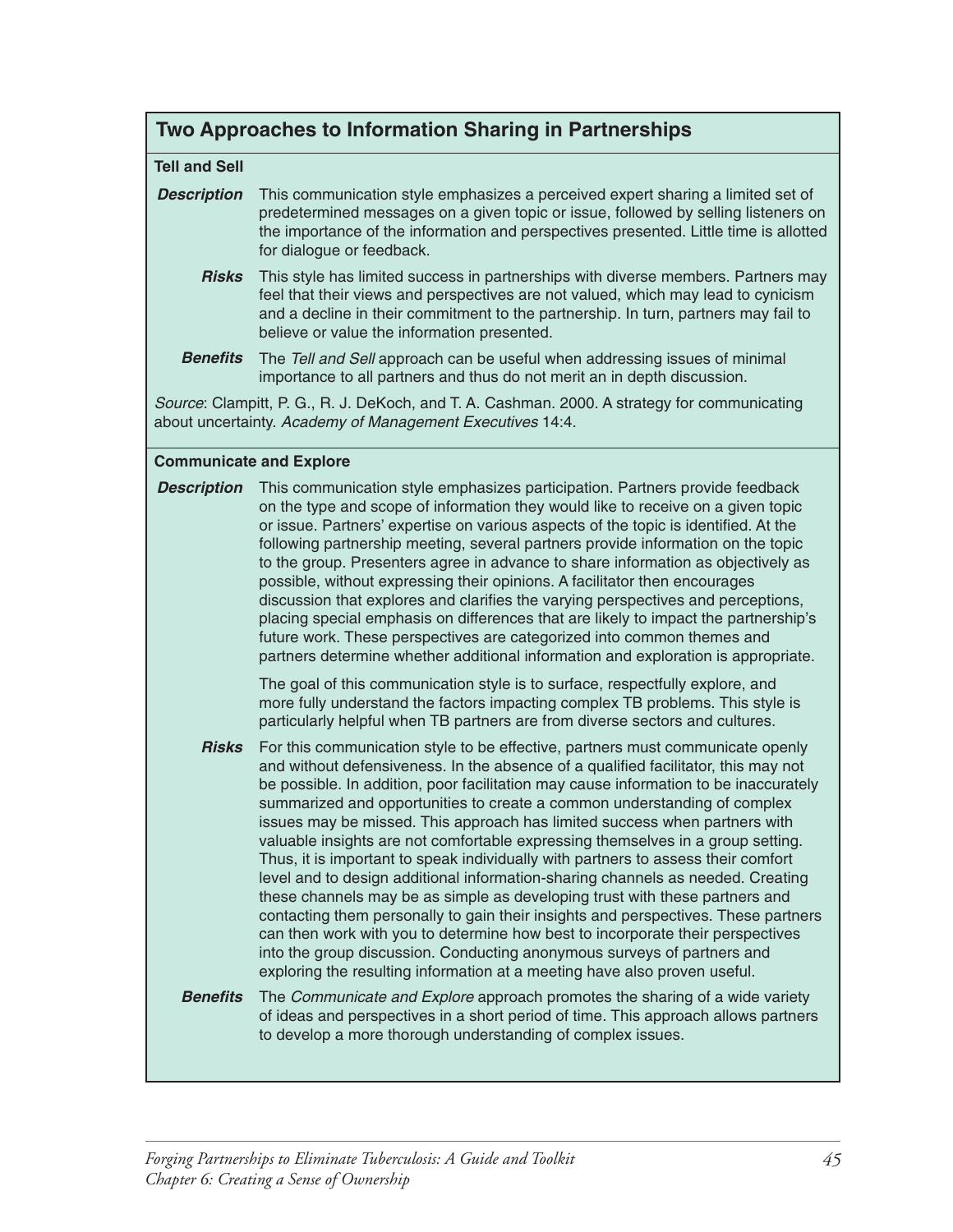### **Step 3: Create a Common Vision**

Information sharing helps partners create a common understanding of "where we are right now." The process of creating a common vision helps partners commit to a common understanding of "where we would like to be." This shared vision of a desired future will help partners to stay focused, productive, and inspired, even in the toughest of times.

### *Research Suggests*

statement, which describes the extraordinary product.<br>"We used this approach to develop our own vision"

Is easy to understand and **floundering.**" remember

A compelling, shared vision<br>serves as a unifying force<br>when I joined, people were sharing what they<br>when partners recruit and<br>amongst the partners. We needed to define a common orient new members, speak in vision--the reason we were all inspired and willing to<br>expend our time, energy and resources. Not everyone public, undertake short- and<br>long-term planning processes,<br>make decisions, and address<br>pive' from an ABC Nightline segment. It demonstrate Dive' from an ABC Nightline segment. It demonstrated differences that arise among what can be accomplished when people from diverse<br>backgrounds bring their skills and perspectives to partners. A compelling vision the table. The video is all about how to create truly is not the same as a mission novel solutions and integrate the best ones into a final

purpose of the partnership.<br>
Rather, it is a vivid and inspiring sense of ownership and unity of purpose. Now we  $\frac{1}{2}$  description of a desired future.  $\frac{1}{2}$  are all moving in the same direction, but with different people working on different components. Once we A compelling vision had the vision, we had a whole lot more commitment<br>and excitement. People didn't feel like they were

- Is tangible and executable, yet stretches far beyond what is currently being done
- Has a time limit, usually  $5$  to 10 years into the future

A compelling vision will help

- Illuminate the most direct path from where your TB prevention and control efforts are today to where you would like them to be
- Inspire partners to focus on activities that cause the greatest strides in TB prevention and control
- Serve as a catalyst for team spirit, inspiring enthusiasm and commitment among members
- Enhance partners' desire to solve problems associated with realizing the vision
- Minimize the conflicts that arise among partners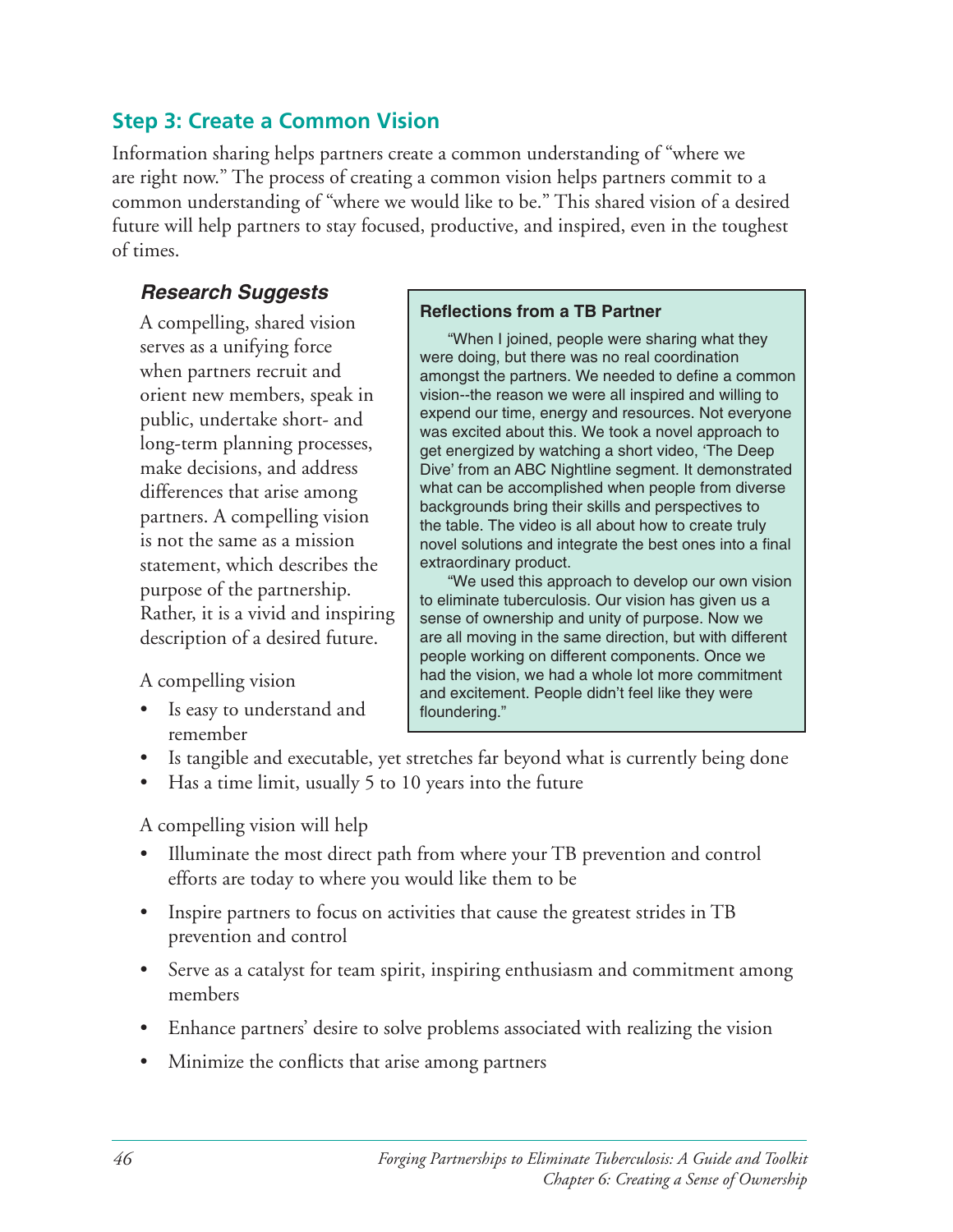In addition (see Chapter 3: *What Successful Health-Related Community Partnerships Have in Common*), effective partnership visions encompass all four of the following principles: 

- Active involvement of multiple and diverse stakeholders in the identification, prioritization, and implementation of partnership goals, objectives, and activities;
- A focus on community health, not just the treatment of individual patients;
- Implementation mechanisms that facilitate and coordinate service delivery to the most appropriate recipients, at the most appropriate times, and in the most appropriate settings; and
- Effective use of limited resources by providing the most efficient services possible.

Not observing these four principles will severely limit partnership productivity.  $42$ 

### *Tips and Strategies*

- The visioning process is most beneficial to partnerships when all partners participate.
- Your visioning process needs to acknowledge and address the stigma, language, and cultural issues impacting TB prevention and control.
- Use a clearly defined process to develop the vision, such as the one below:

|    | Creating a common vision among partners-a sample approach                                                                                         |
|----|---------------------------------------------------------------------------------------------------------------------------------------------------|
| 1. | Review the purpose of the partnership and remind all partners that their perspectives<br>and input are essential for this purpose to be achieved. |
| 2. | Have partners brainstorm about the limitations and barriers that exist to realizing this<br>purpose.                                              |
| 3. | With the group, categorize the barriers into three to five common themes or areas,<br>such as:                                                    |
|    | Screening, diagnosis, and treatment<br>٠                                                                                                          |
|    | Patient care<br>۰                                                                                                                                 |
|    | Education and outreach<br>٠                                                                                                                       |
|    | Funding and resources<br>۰                                                                                                                        |
| 4. | Review the themes to determine whether any significant categories or barriers have<br>been omitted.                                               |
| 5. | Brainstorm what you would like each category to look like in 5 to 10 years, being as<br>specific as possible.                                     |
| 6. | Write a summary of the resulting vision for review and adoption by the group.                                                                     |

 $42$ Shortell et al.,  $3$ .; Israel et al., 186.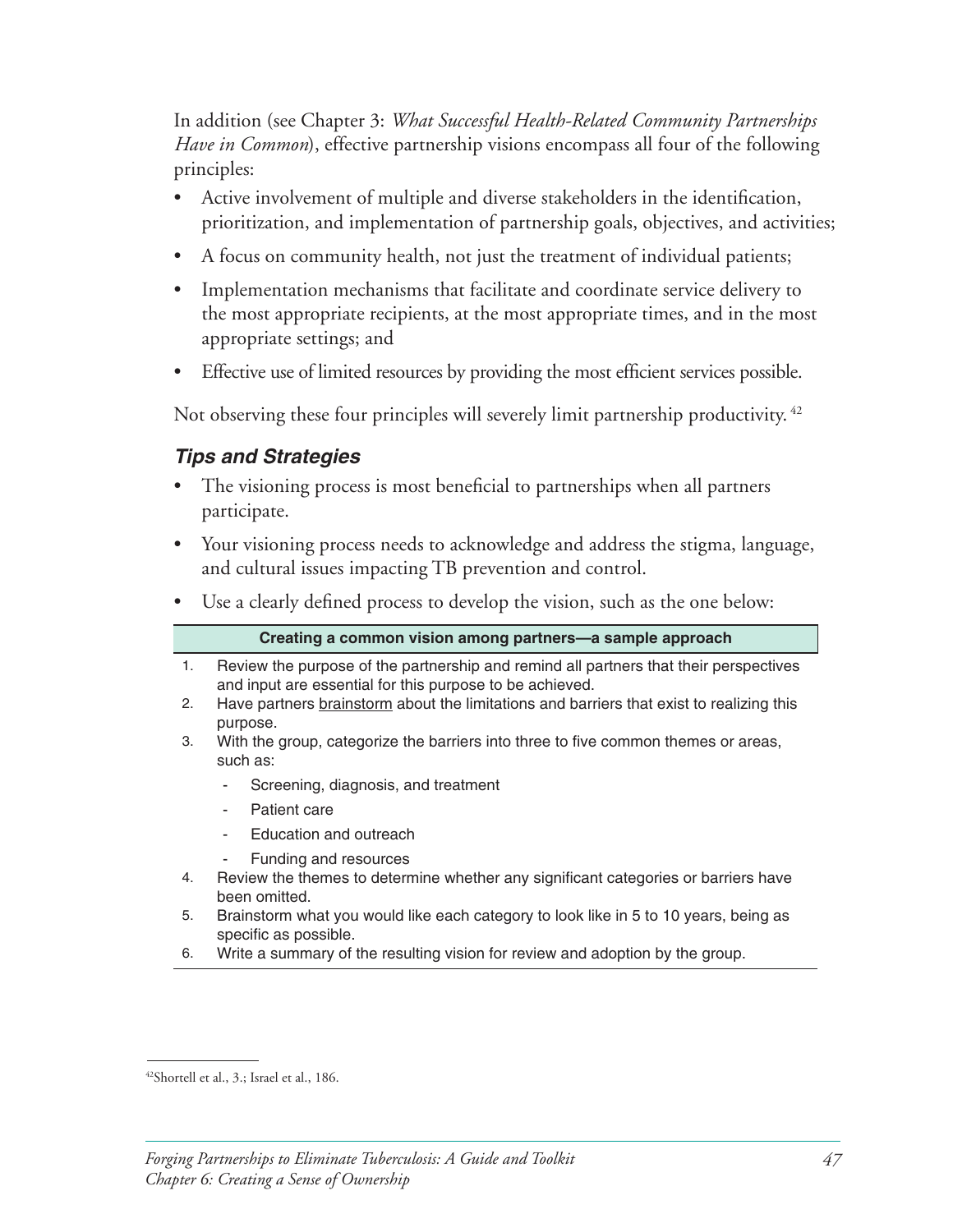### **The Vision: A Guide for Effective Action**

A shared vision tends to inspire partners to focus on identifying the goals, strategies, objectives, projects, and activities most likely to accomplish their vision.

A number of organizational theorists believe that it is important for action planning processes to build upon current successes and available resources.<sup>43</sup> Following is one such approach for moving from vision to effective action.<sup>44</sup>

For each category identified in Step 3 of the sample process above, ask the following questions, encouraging input, discussion, and feedback from all partners as you go:

- 
- 
- this? What added skills

# What specifically **Moving from Overall Goals to Effective Action Action Moving from Overall Goals to Effective Action**

well that is moving **Goals** describe the overall mission of the partnership. They we have to the vary of the vary of the vary of the vary of the broad, general statements that clearly portray general improvements you wish to make.<br>What specifically Sample Goal: Increase TB awareness among physic

Sample Goal: Increase TB awareness among physicians makes it work?<br> **treating high-risk populations.** 

Skills? Resources? **Strategies** are the approaches you will use to accomplish your

Attitudes? Structures? **Sample Strategy:** Work with associations of physicians Approaches? (such as hospital emergency department physicians), How and where can<br>
we do more of this?<br>  $\begin{array}{r} \text{mediations, and respected leaders of these same} \\ \text{populations to develop a TR training session} \end{array}$ populations to develop a TB training session.

What added skills and *Objectives* state the expected result. They are the specific, resources could help **reasurable**, attainable, realistic, and time-framed (SMART) resources could help<br>
us accomplish more?<br>
Where and how can we<br> *Planning With Partners Worksheet* in the Toolkit).<br>
Sample of a SMART Objective: Upon completion of the

Sample of a SMART Objective: Upon completion of the access them? 2-hour training session, participants will be able to identify three TB stigmas common to their high-risk populations and What can we do better  $\parallel$  three strategies for minimizing these stigmas.

or differently? What **Activities** are specific actions or procedures that are expected to skills and resources  $\frac{1}{10}$  occur in order to meet the objectives.

**Sample Activity:** Leaders of high-risk populations will be we have to accomplish identified to attend the training session.

and resources do we need? Where and how can we access them?

Answering each of the above questions helps the partnership identify the work that needs to be done. At this stage, it is helpful for the partnership to:

Review the answers to the above questions to identify potential partnership goals, strategies, objectives, projects, and activities.

<sup>&</sup>lt;sup>43</sup>Oakley E, Krug D. 1991. *Enlightened leadership: Getting to the Heart of Change,* 96–121. New York: Simon and Schuster.<br><sup>44</sup>Ibid.